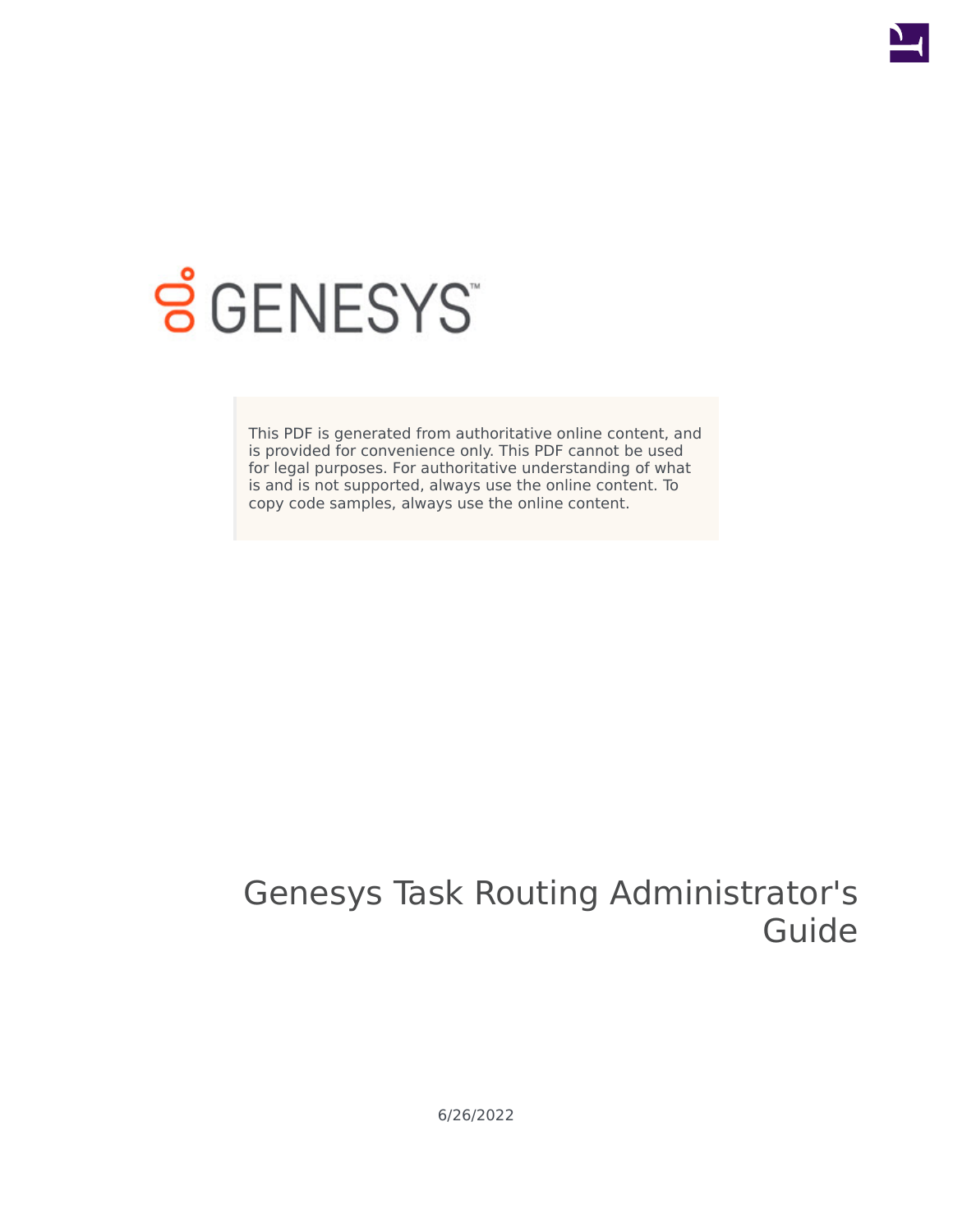# Table of Contents

| <b>Set up Genesys Task Routing</b>      |     |
|-----------------------------------------|-----|
| Set up Genesys Task Routing             | 4   |
| Integrate third-party applications      |     |
| Explore the sample Designer application | 10. |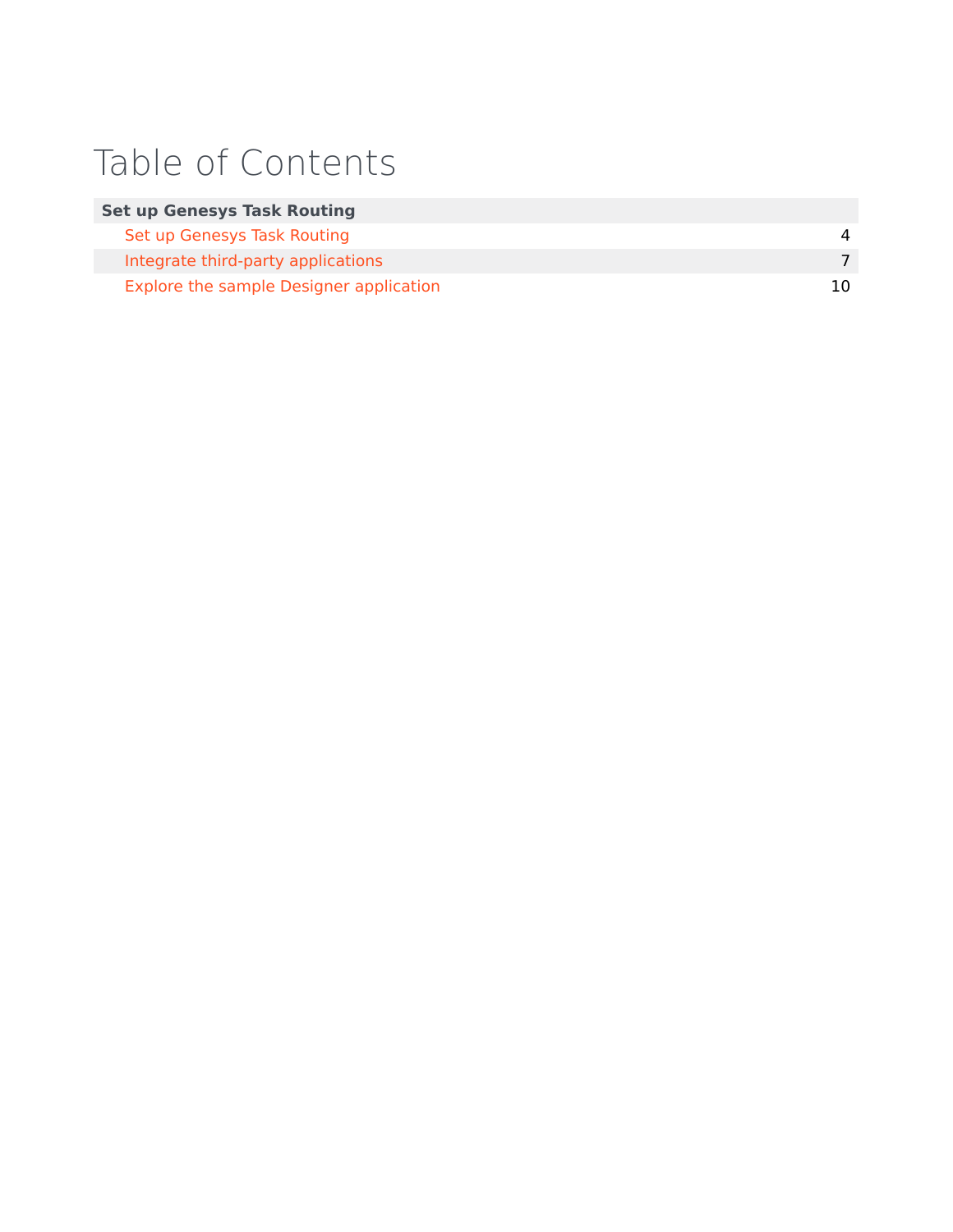Search the table of all articles in this guide, listed in alphabetical order, to find the article you need.

# **Related documentation:**

•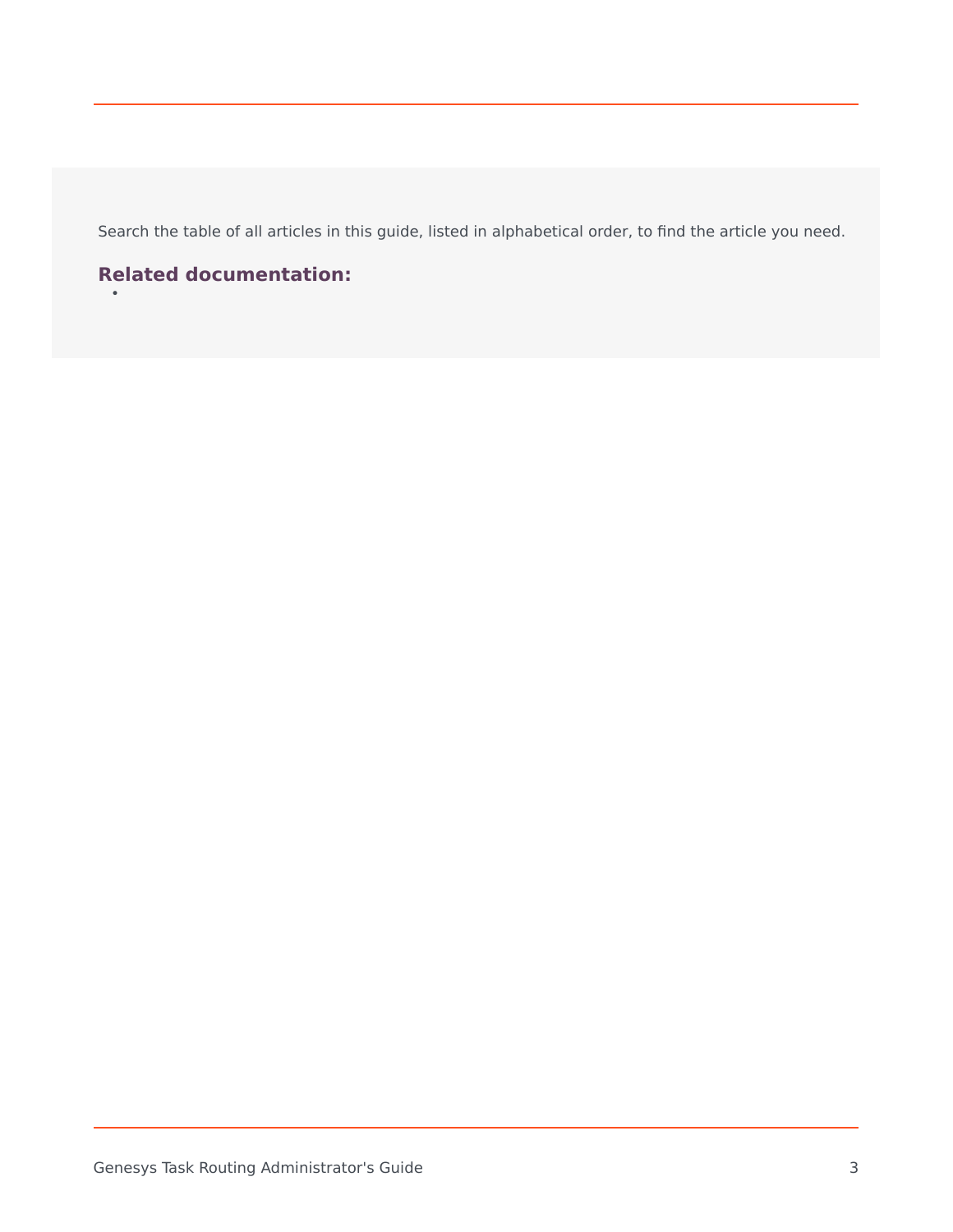# <span id="page-3-0"></span>Set up Genesys Task Routing

Learn how to set up Genesys Task Routing so you can submit and manage workitems from an external source like Salesforce.

### **Related documentation:**

# Contents

•

- 1 [Define agents and agent groups](#page-4-0)
- 2 [Configure Agent Desktop](#page-4-1)
- 3 [Create a Capture Point](#page-4-2)
- 4 [Create a routing application](#page-5-0)
- 5 [Integrate third-party applications](#page-5-1)
- 6 [View dashboards in CX Insights](#page-5-2)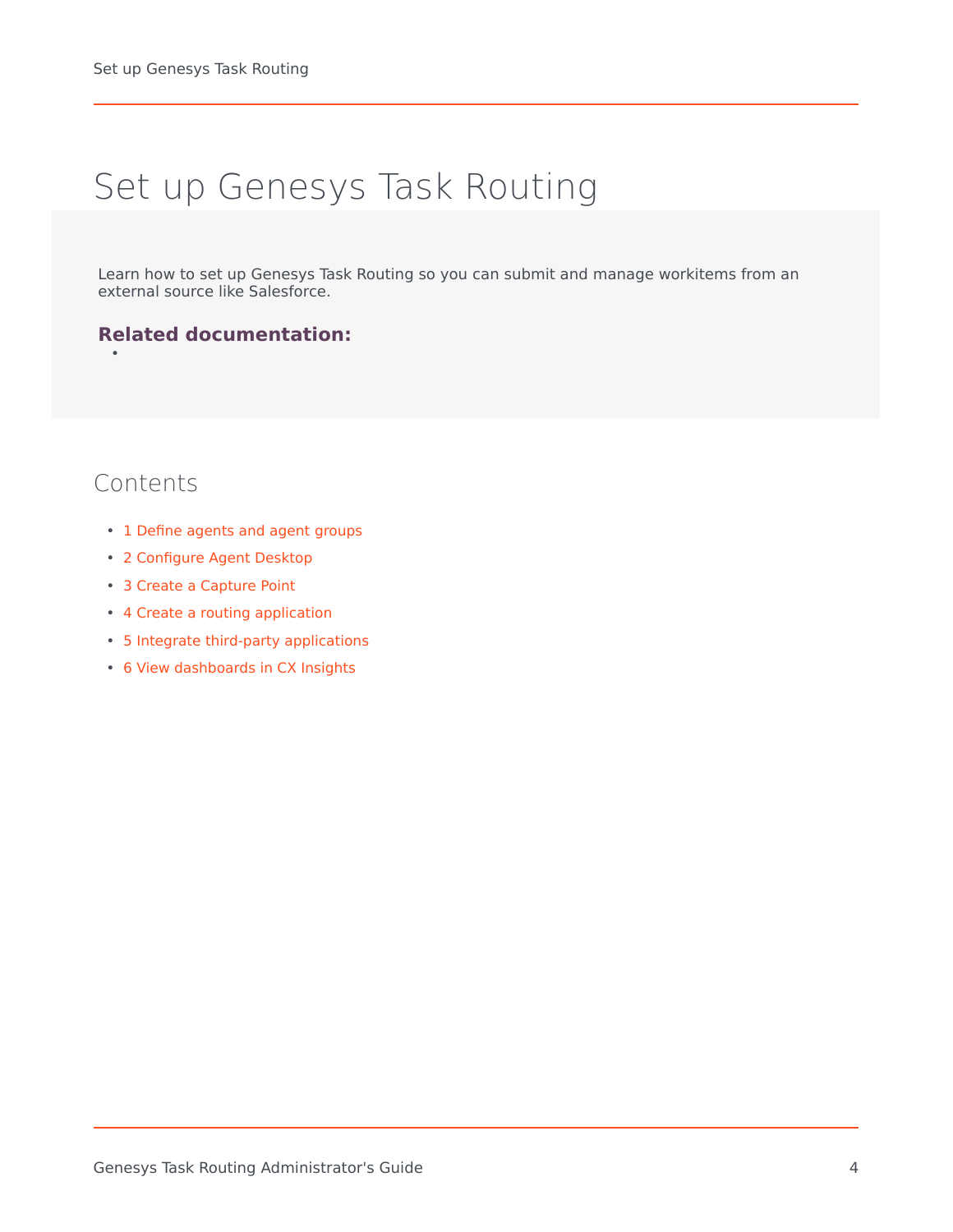Genesys Task Routing allows you to submit workitems to Genesys from an external source, such as Salesforce or NetSuite. Once these external workitems are entered in the Genesys system, you can treat them like other Genesys interactions. For example, you can route workitems to the best-skilled agent using a Designer application. You can also get interactions that were processed by an agent in Agent Desktop, including automated third-party application screen pop-ups. Reporting is available through Genesys CX Insights.

Genesys Task Routing is integrated with other Genesys solutions and it can support blended agents handling chat, email, voice and so on, at the same time they manage workitems.

#### Important

You should be able to complete most of the steps on your own, but sometimes you'll need help from Genesys. We'll let you know when a task requires extra help from a Genesys representative.

#### <span id="page-4-0"></span>Define agents and agent groups

Use Agent Setup to define agents and agent groups you want to be able to handle workitems from your external system.

- Create agents
- Create agent groups
- Contact your Genesys representative to enable an Open Media channel.
- Define a capacity rule.
- Assign the Open Media channel and capacity rule to agents or agent groups.

#### <span id="page-4-1"></span>Configure Agent Desktop

Configure Agent Desktop for the agents in your contact center.

- Configure Agent Desktop
- Contact your Genesys representative to set desktop options for the Open Media channel.

#### <span id="page-4-2"></span>Create a Capture Point

Create a capture point to capture the workitems submitted from your external source.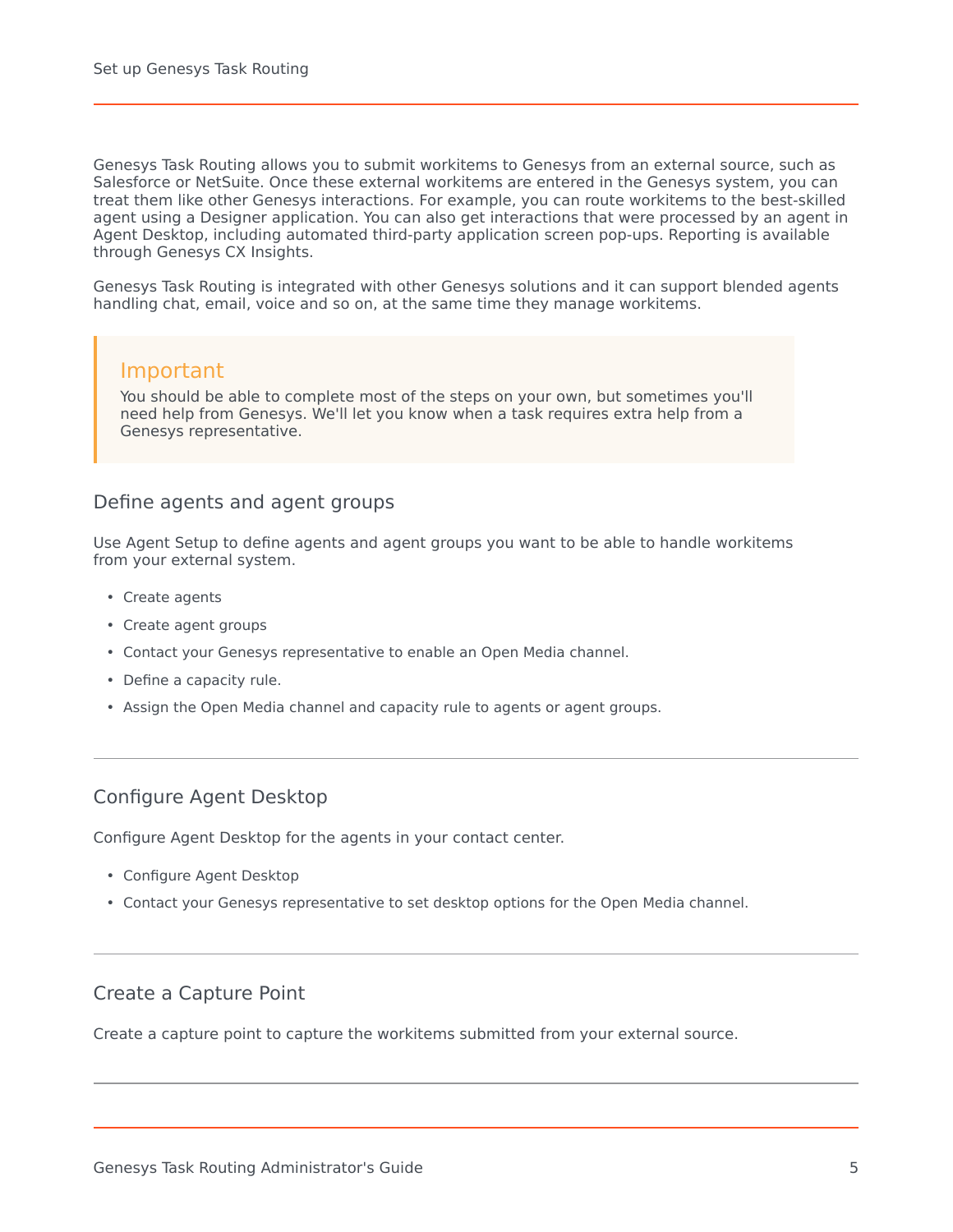• Contact your Genesys representative to create a Capture Point.

#### <span id="page-5-0"></span>Create a routing application

Create a routing application in Designer to send workitems to agents based on skill, agent group, and so on. Genesys Task Routing includes a sample Designer application to show one of the possible scenarios. We recommend you use this as a starting point to create your own routing application.

- Explore the sample Designer application
- Create a new Designer application
- Link your application to your previously created capture point. **Note:** You can associate more than one Capture Point with the same routing application.

#### <span id="page-5-1"></span>Integrate third-party applications

Create a third-party system adapter that can handle workitems that come from your external source and submit them to Genesys through the Genesys Task Routing API.

- Integrate third-party applications
- Genesys Task Routing API

### <span id="page-5-2"></span>View dashboards in CX Insights

View historical reporting for Genesys Task Routing in CX Insights.

• View Genesys Task Routing dashboards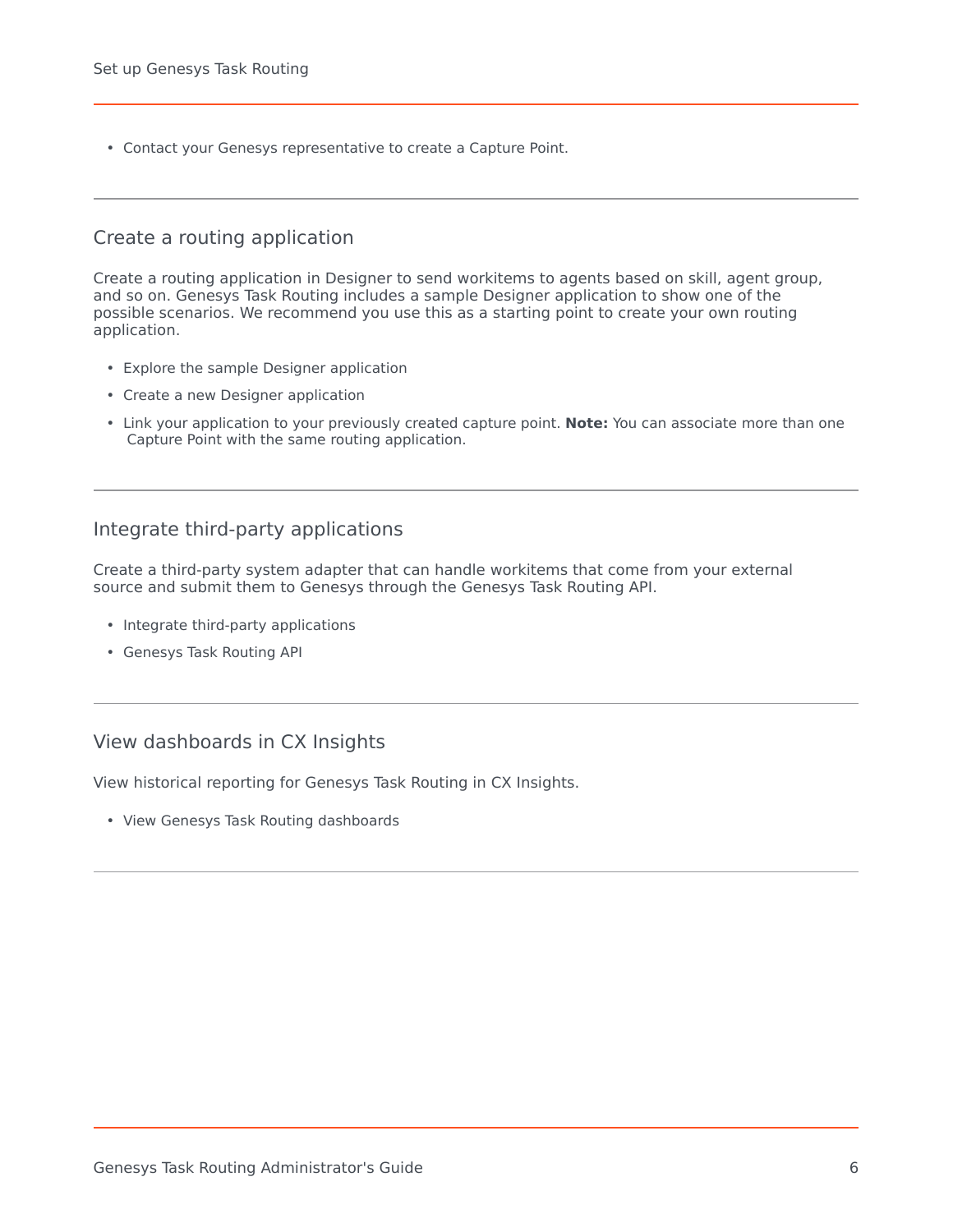# <span id="page-6-0"></span>Integrate third-party applications

# Contents

- 1 [Configure screen pop-up for all media types](#page-7-0)
- 2 [Configure screen pop-up for only workitems](#page-8-0)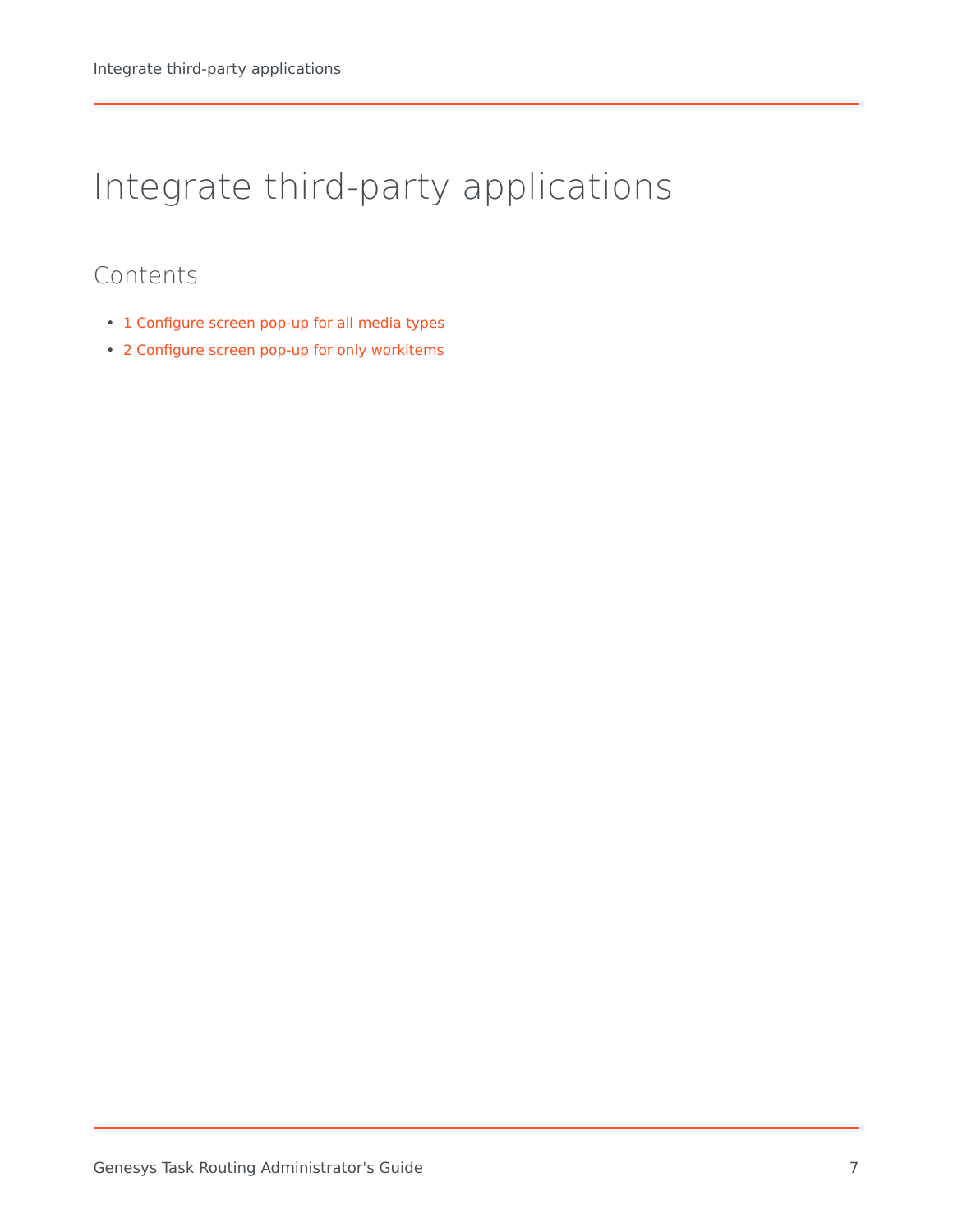Learn to submit workitems to Genesys from a third-party application using the Genesys Task Routing API and the Service Client API.

### **Related documentation:**

•

A third-party application can interact with Genesys Task Routing through the Genesys Task Routing API and the Service Client API.

You'll need to develop a third-party system adapter that can create and stop workitems using the Genesys Task Routing API. It should also update and retrieve information about a workitem, if needed.

The typical workflow is as follows:

- 1. The third-party application creates a workitem through the Genesys Task Routing API.
- 2. The third-party application updates and/or retrieves the interaction through the Genesys Task Routing API (if needed).
- 3. The third-party application stops the interaction.

There are two ways for the third-party application to stop an interaction:

- Implicit (recommended) stop by invoking Mark Done using the Service Client API. For this method, complete the following steps:
- 1. Set up Agent Desktop to use the API.
- 2. Disable the Mark Done button in Agent Desktop and instead invoke Mark Done through the Service Client API.
- 3. You can also use the Service Client API to set the Disposition Code.
- Explicit stop by using the Genesys Task Routing API. This requires additional configuration from your Genesys representative.

A sample application that demonstrates using the Genesys Task Routing API and the Service Client API is also available through your Genesys representative.

# <span id="page-7-0"></span>Configure screen pop-up for all media types

You can configure Genesys Task Routing to enable a third-party application screen pop-up inside Agent Desktop when an agent accepts a task. This approach works well when an agent is handling only workitems. See the Agent Setup documentation for details.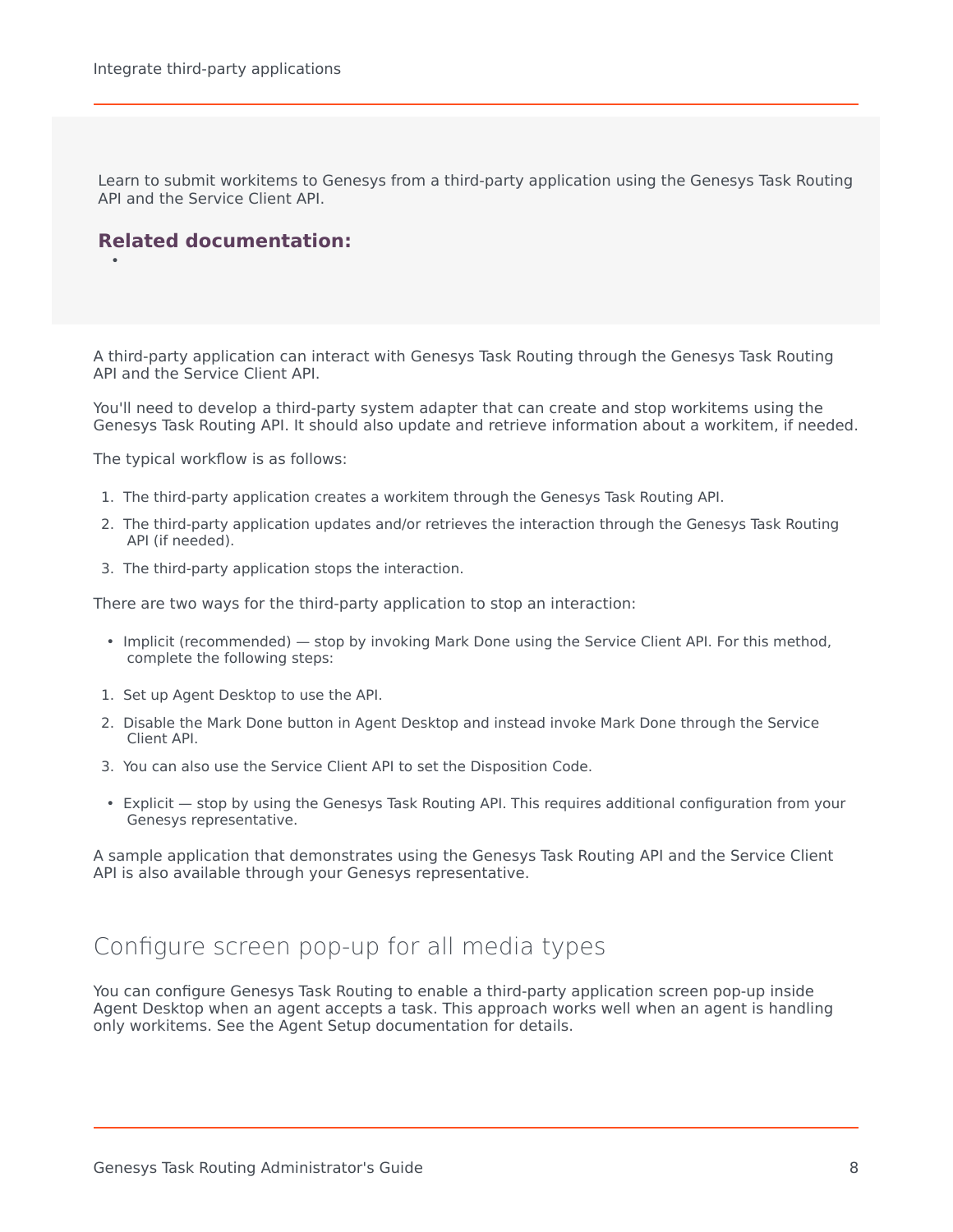# <span id="page-8-0"></span>Configure screen pop-up for only workitems

You can configure Genesys Task Routing to enable a third-party application screen pop-up inside Agent Desktop when an agent accepts a task. This approach works well when an agent handles multiple media types and the third-party pop-up should only happen for workitems. You'll need to work with your Genesys representative to configure this approach.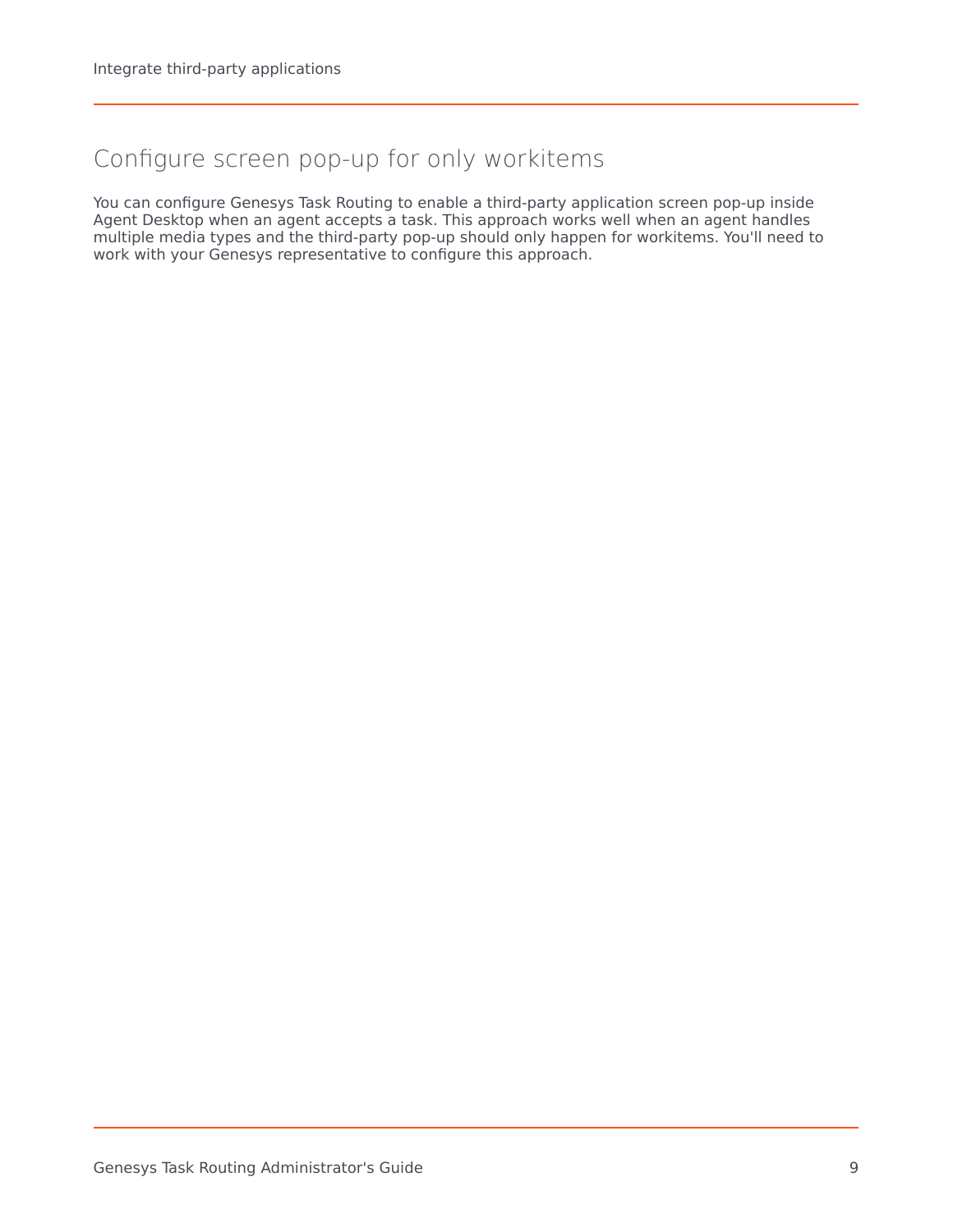# <span id="page-9-0"></span>Explore the sample Designer application

# Contents

- 1 [Prerequisites](#page-10-0)
- 2 [Import the application](#page-11-0)
- 3 [Configure the routing table](#page-11-1)
- 4 [Input values](#page-11-2)
- 5 [Application flow](#page-12-0)
	- 5.1 [Initialize phase](#page-12-1)
	- 5.2 [Assisted Service phase](#page-13-0)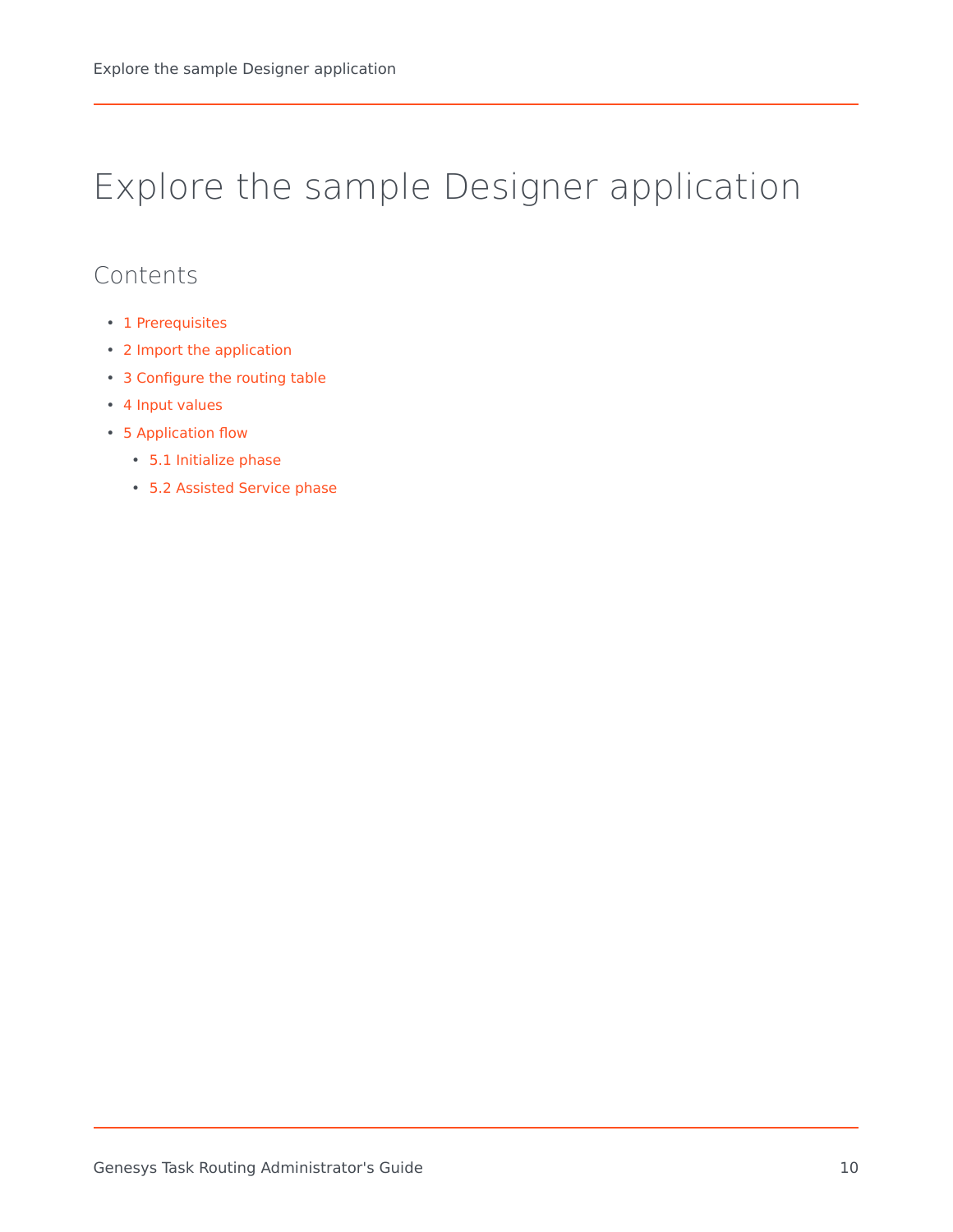Explore the sample Designer application for Genesys Task Routing and learn how to modify it to work with your solution.

### **Related documentation:**

### Important

•

Contact your Genesys representative for access to the sample application.

Genesys Task Routing (GTR) includes a sample Designer application that you can use as a starting point to help meet your custom requirements for task routing. The application also includes a simplified Open Media Routing Data Table (called OPEN\_MEDIA\_ROUTING\_CONFIG) to map the routing tasks based on agent, skill, agent group, and so on.

The sample application routes tasks to agents based on attributes you specify on the workitem interaction and information included in the Open Media Routing Data Table. It has four routing cascades that run in the following order:

- 1. GTR routes the task to the requested agent.
- 2. If not, GTR routes the task to an agent with the requested skill.
- 3. If not, GTR routes the task to the requested agent group.
- 4. If not, GTR routes the task to the default agent group.

The application works based on the assumption that all workitems are pre-classified in the third-party system before integrating with GTR. You can read more about this in Input values.

Using the Open Media Routing Table, you can configure specific values for agents, skills, and agent groups, or set a default mapping instead. If the interactions have more than one row, you can define a default row as routing precedence. You can also override the default routing table by specifying the requested agent, skill, or agent group directly in the interaction user data.

## <span id="page-10-0"></span>Prerequisites

Complete the following steps before you get started:

- 1. Create a default agent group named **workitems**. The sample application uses **workitems** as the default agent group, so if you choose another name, you must update the application to use the new name.
- 2. Configure the third-party pop-up as described in Integrate third-party applications.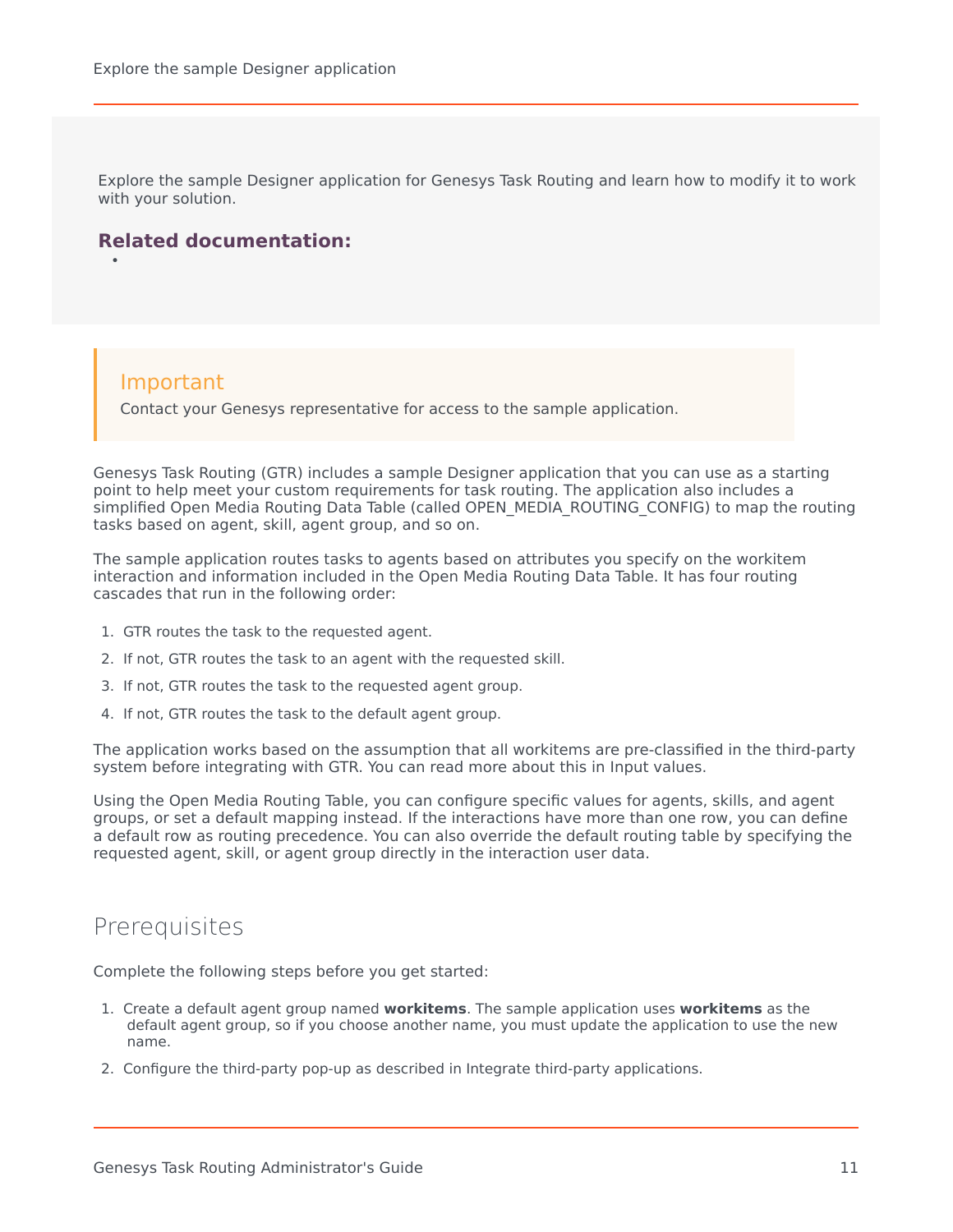# <span id="page-11-0"></span>Import the application

Contact your Genesys representative to get the sample Designer application and the Open Media Routing Data Table. Once you have the application, follow the steps in the Designer documentation to import the application.

To complete the setup, edit the sample application and click the **Initialize** header. Set the default value for the **overrideKeyName** variable — you can get this value from the Transactions Override Attached Data Key in Agent Setup.

# <span id="page-11-1"></span>Configure the routing table

Once the application is imported, you can find the OPEN\_MEDIA\_ROUTING\_CONFIG table under **Business Controls > Data Tables**.

|  | Designer Applications Shared Modules Media Resources Digital Resources Grammars & Bots v Analytics Business Controls Admin v Operations v |                         |                                  |  |       |                  |                      | Version: 9.0.100.18.1197 2 2118_admin3 v $\sqrt{2}$ |                    |     |
|--|-------------------------------------------------------------------------------------------------------------------------------------------|-------------------------|----------------------------------|--|-------|------------------|----------------------|-----------------------------------------------------|--------------------|-----|
|  | Data Tables - OPEN_MEDIA_ROUTING_CONFIG                                                                                                   |                         |                                  |  |       |                  | <b>O</b> Cancel      | Save Table > Publish Table                          |                    |     |
|  | <b>Display Business Object Diffs</b>                                                                                                      | Show Modified Rows Only |                                  |  |       |                  |                      |                                                     | Validation Status: |     |
|  | P Level1                                                                                                                                  | $\vee$ $\rho$ Level2    | $\vee$ <b>P</b> Customer Seqment |  | Agent | Skill Expression | $~\vee~$ Agent Group |                                                     | $\vee$             | $-$ |
|  | Insurance                                                                                                                                 | Health                  | Bronze                           |  |       | 'english' > 3    | bronze_group         |                                                     |                    |     |
|  | Insurance                                                                                                                                 | Health                  | Gold                             |  |       | 'english' > 7    | gold_group           |                                                     |                    |     |
|  | _ANY-LEVEL1                                                                                                                               | _ANY-LEVEL2             | _ANY-SEGMENT_                    |  |       | 'english' > 1    | workitems            |                                                     |                    |     |

In the image above:

- **Level1**, **Level2**, and **Customer Segment** form a compound key.
- **Agent**, **Skill Expression**, and **Agent Group** are searchable values in the table.
- The row with *\_ANY-LEVEL1\_*, *\_ANY-LEVEL2\_*, and *\_ANY-SEGMENT\_* enables the default mapping. If you change the values in this compound key, the application won't be able to use the default mapping. If you don't need the default mapping, you can leave the **Agent**, **Skill Expression**, and **Agent Group** fields blank in this row.

# <span id="page-11-2"></span>Input values

To work with the sample application, make sure your third-party system adapter adds the following user data keys on the workitem interaction:

- GTR\_level1 The value for **Level1**. Use this field to add any kind of classification that makes sense for your business. For example, this could represent a particular category in your business structure or a severity/escalation level.
- GTR\_level2 The value for **Level2**. This field provides another level of classification.
- CustomerSegment The value for **Customer Segment**. This is a third classification level that represents how important the customer is for your business. For example, you could have values such as Bronze, Silver, and Gold.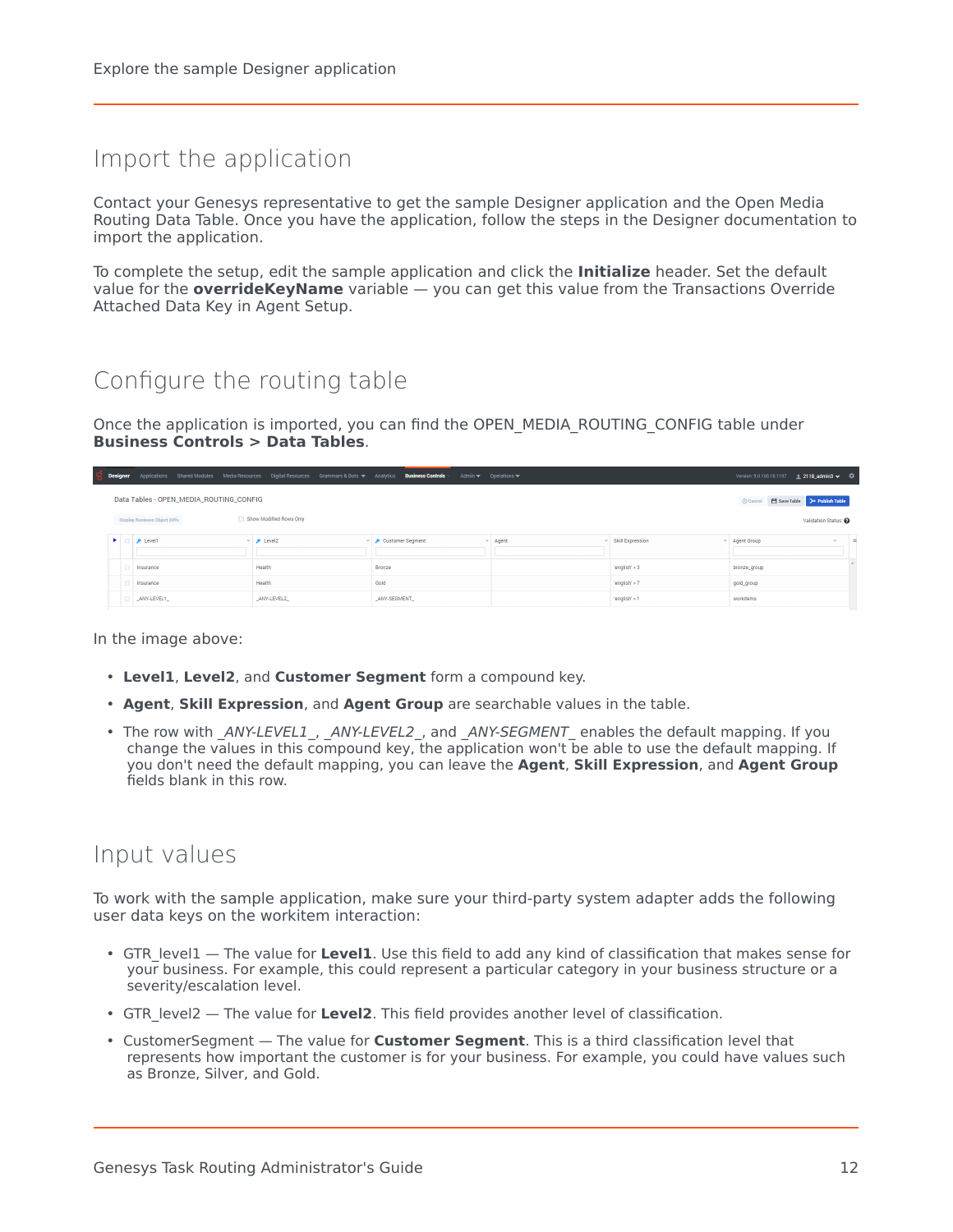Together these three attributes form a compound key that is used to get the **Agent**, **Skill Expression**, and **Agent Group** values from the routing table. If you don't provide values for these attributes, the sample application uses the default mapping (see Configure the routing table above).

You can also override the default routing table values for **Agent**, **Skill Expression**, and **Agent Group** by specifying values for these fields with the following user data keys:

- GTR\_requestedAgent
- GTR\_skillExpression
- GTR\_requestedAgentGroup

# <span id="page-12-0"></span>Application flow

The sample application goes through two phases when routing tasks: Initialize and Assisted Service.

#### <span id="page-12-1"></span>Initialize phase

| <b>Application Flow</b><br>Views $\div$ Actions $\div$                 | <b>Properties - Initialize</b> |                                                                                                                                                                                                              |                            |                      |              |               |
|------------------------------------------------------------------------|--------------------------------|--------------------------------------------------------------------------------------------------------------------------------------------------------------------------------------------------------------|----------------------------|----------------------|--------------|---------------|
| nitialize<br>∼                                                         | ♪                              | This block or phase is typically used to setup variables for the application and initialize them. Assign blocks can be used to calculate<br>expressions and assign their results to variables in this phase. |                            |                      |              |               |
| 탄<br><b>Read variables from interaction userdata</b>                   | <b>Q</b> User Variables        | <b>图 System Variables</b>                                                                                                                                                                                    |                            |                      |              |               |
| segmentation<br>ㅅ                                                      |                                | Specify User Variables. String values must be surrounded by single quotes.                                                                                                                                   |                            |                      |              |               |
| □<br>If no Agent, Skill and Agent Group provided with Interaction<br>∼ | + Add Variable                 |                                                                                                                                                                                                              |                            |                      |              |               |
| ⊌<br>Read by Level1/Level2/Segment from Data Table                     | <b>Name</b>                    | <b>Default Value</b>                                                                                                                                                                                         | <b>Description</b>         | <b>Secure</b>        | <b>Trace</b> | <b>Delete</b> |
| segmentation<br>∼                                                      | level1                         |                                                                                                                                                                                                              | Level 1 Name               | $\qquad \qquad \Box$ | $\Box$       | 亩             |
| o<br>If search by Level1/Level2/Segment is failed<br>^                 | level <sub>2</sub>             |                                                                                                                                                                                                              | Level 2 Name               | $\qquad \qquad \Box$ | $\Box$       | 亩             |
| Read defaults from Data Table                                          | segment                        |                                                                                                                                                                                                              | <b>Customer Segment</b>    | $\qquad \qquad \Box$ | $\Box$       | 亩             |
| <b>A</b> Segmentation<br>∼                                             | skillExpression                |                                                                                                                                                                                                              |                            | $\qquad \qquad \Box$ | $\Box$       | 亩             |
| no agent requested in interaction<br>U<br>۸                            | requestedAgent                 |                                                                                                                                                                                                              |                            | $\qquad \qquad \Box$ | $\Box$       | 亩             |
| Assign Agent as configured in Data Table                               | requestedAgentGroup            |                                                                                                                                                                                                              |                            | $\qquad \qquad \Box$ | $\Box$       | 亩             |
| segmentation<br>۸                                                      | overrideKeyName                | 'overrideKey'                                                                                                                                                                                                | User must set value of Clo | $\qquad \qquad \Box$ | $\Box$       | 亩             |
| О<br>no Skill Expression requested in interaction<br>∼                 | thirdPartyIntegrationLi        | 'GTR_3rdPartyIntegration'                                                                                                                                                                                    |                            | $\Box$               | $\Box$       | m             |
| Assign Skill Expression as configured in Data Table                    | isSearchValid                  | false                                                                                                                                                                                                        |                            | $\qquad \qquad \Box$ | $\Box$       | 亩             |
| segmentation<br>^                                                      | searchRowsCount                |                                                                                                                                                                                                              |                            | $\qquad \qquad \Box$ | $\Box$       | û             |
| no Agent Group requested in interaction<br>∼                           | defaultSkillExpression         |                                                                                                                                                                                                              |                            | $\qquad \qquad \Box$ | $\Box$       | û             |
| Assign Agent Group as configured in Data Table                         | defaultRequestedAgen           |                                                                                                                                                                                                              |                            | $\Box$               | $\Box$       | ñ             |
| n<br><b>Assisted Service</b><br>∼                                      | defaultRequestedAgen           |                                                                                                                                                                                                              |                            | $\Box$               | $\Box$       |               |
| ۰<br>the contract of                                                   |                                |                                                                                                                                                                                                              |                            |                      |              |               |

In the Initialize phase, the sample application goes through the following setup:

- 1. The **Read variables from interaction userdata** block reads GTR\_level1, GTR\_level2, and CustomerSegment from the user data on the interaction. Next, the application writes a key/value pair to the interaction user data to support the media type for third-party application pop-up in Agent Desktop:
	- overrideKeyName = thirdPartyIntegrationListObject (the default is overrideKey =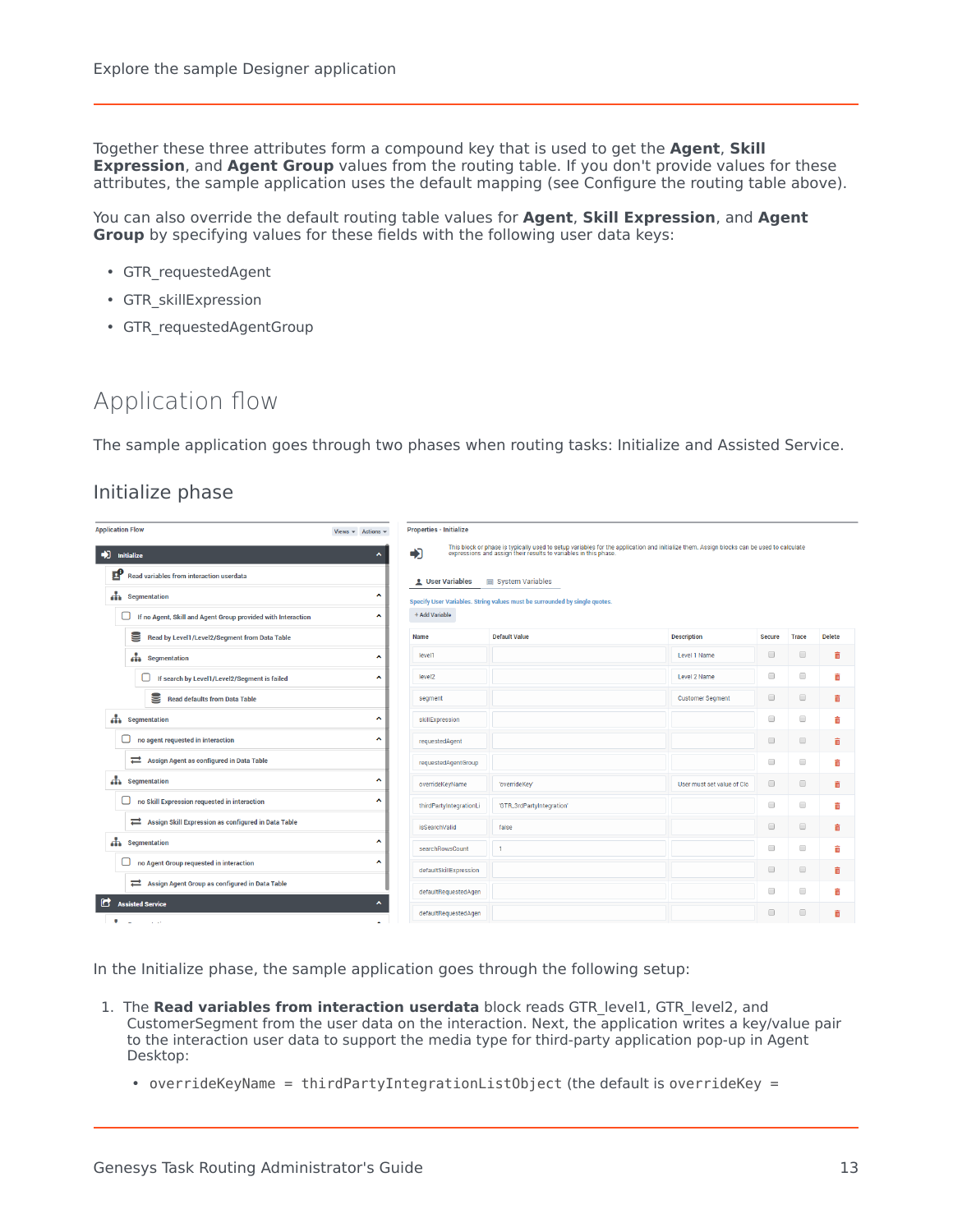GTR\_3rdPartyIntegration).

- 2. The **Segmentation** block checks to see **If no Agent, Skill or Agent Group provided with an interaction**.
	- If none exist, the application tries to read the missing parameter from the OPEN\_MEDIA\_ROUTING\_CONFIG data table in the **Read by Level1/Level2/Customer Segment from Data Table** block.
	- If the key is not available or more than one row is present, the application sets the **isSearchValid** and **searchRowsCount** variables.
- 3. If the previous iteration is not successful, the application tries to **Read defaults from Data Table** by getting the values from the *\_ANY-LEVEL1\_*, *\_ANY-LEVEL2\_*, and *\_ANY-SEGMENT\_* default row.
- 4. After going through the parameters, the application runs three independent **Segmentation** blocks that check if there was an agent, skill, or agent group requested in the interaction user data (see Input values). If not, the application sets the values configured in the data table.

^

ㅅ

 $\lambda$ 

^

^

^

ㅅ

# G **Assisted Service n** Segmentation requestedAgent is not null or empty **Route to the requested Agent** d. Segmentation skillExpression is not null or empty Route to an Agent with the requested Skill **n** Segmentation requestedAgentGroup is not null or empty Route to the requested Agent Group Q **Route to the default Agent Group**

### <span id="page-13-0"></span>Assisted Service phase

In the Assisted Service phase, the application follows four routing cascades in this order:

1. Route to the requested Agent